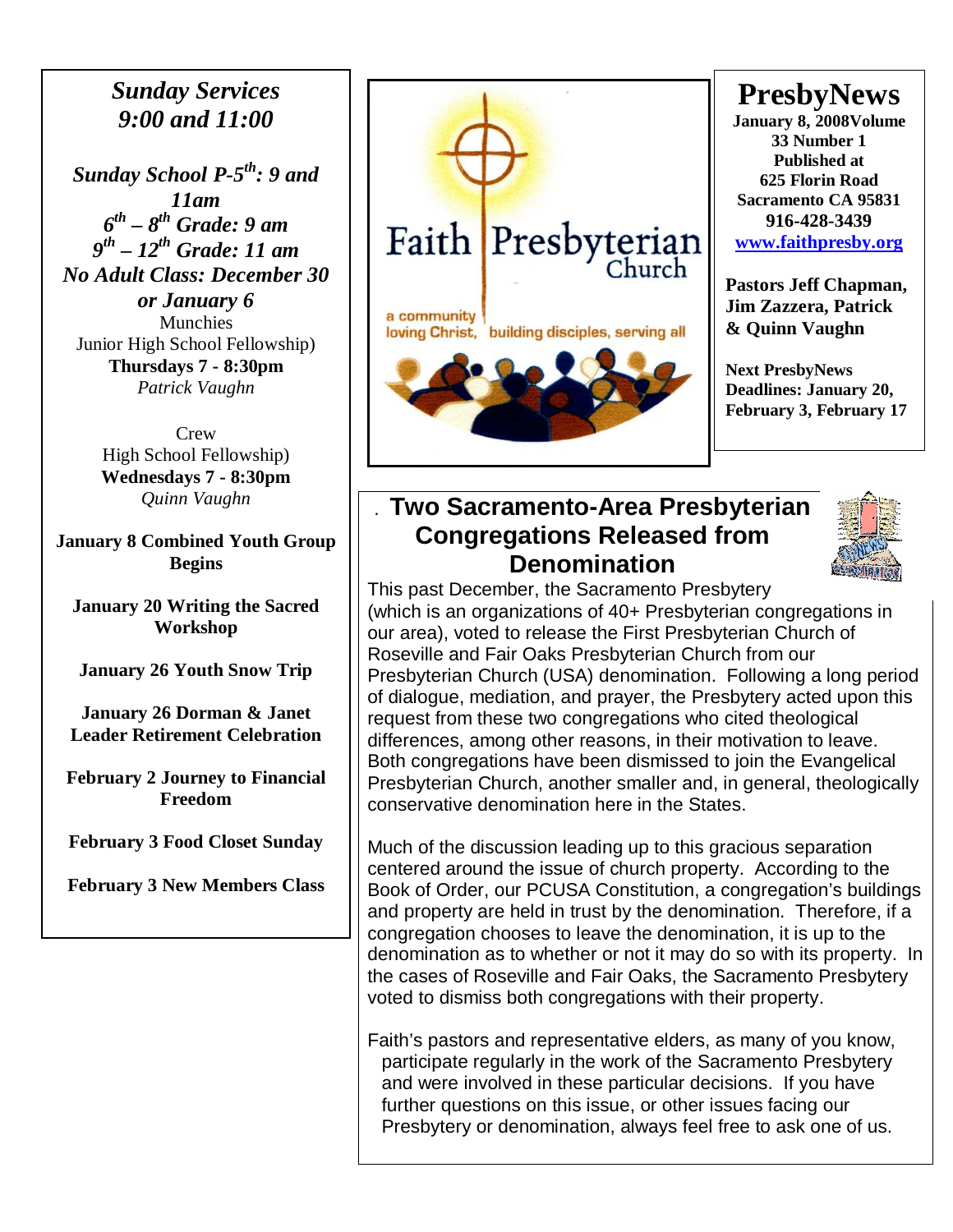

## **Add Some Crunch Factor**

Does your bowl of fruit salad, steamy oatmeal, or creamy yogurt need a little more oomph?

For extra texture and a heart-health boost, sprinkle on some toasted walnuts. You'll add a nice crunch quality and also help power cholesterol. Just 8 to 13 nuts a day may be all you need in order to drop your LDL (that's the bad stuff) by 6%. One of the most popular nuts throughout the world, walnuts are easily incorporated into salads and grain or vegetable dishes. Also they make a quick and delicious snack. When men and women with moderately high cholesterol replaced some of the monounsaturated fat in their diets with as few as 8-13 walnuts a day, their cholesterol dropped and their blood vessels dilated more readily allowing blood to flow more freely through arteries that supply the heart and brain.

## **Presbyterian Women's Presbyterian Women's Presbyterian Women's Book Club**

The next meeting of the book club will be at 7:00pm on January 21, 2008 at Melodi Andersen's home. We will be discussing "The Master Butchers Singing Club" by Louis Endrich.

For meeting notices, please contact Ilah Turner, [www.ilah\\_turner@sbcglobal.net.](http://www.ilah_turner/)

# **Giving Tree Thanks**



A HEARTFELT THANKS to everyone who gave so generously to the charities chosen for the Giving Tree. I got to take the donations to the charities the last two years and it personally has made me so proud of my Faith family and also humbled at how willing you all are to share so generously with those less fortunate than yourselves. May you all have a joyous and blessed New Year. Georgianne, Mission Elder and the Mission Committee.

## **ARCO December 30th Results**



We had an early New Year's

blessing at our Kings game on December 30 in the form of a lot of new faces. Esther Chapman jumped right in and mastered the art of cashiering (with a little help from her trainer, Jeff). Rudy Buehler and Sarah Jiminez were also great new cashiers to add to our list of trained and experienced 'faithfuls.' Greg Rapier, Sr. seemed to have more fun than anyone being a runner (he said next time he will wear track shoes, for a little more speed!), and Natalie Crow and Libby Zazzera were also great runners, first time out. It was really fun to have so many new people to add to out mix of veterans. We earned \$973 for our Youth Ministry, including \$15.48 in tips from our customers. We had some last minute volunteers (Donna Touros, Chris Yhu, Natalie Crow, Cynthia Crow, Kim Char, Sneh Rattan, and Jeff

## **Gift to Dan Fowler's Church**

 Because of the efforts of the Faith Faithfuls on Sunday night December 23, we will be making a special gift to Pastor Dan Fowler's Church in Fort Bragg of \$1030 which includes over \$50 in tips from our generous customers, and \$980 from Maloof. Some of Dan's Crew and Munchies members helped work the stand.

## **Joyce Hathaway Thanks**

Words cannot begin to express my deep appreciation for all the telephone calls, cards, e-mails and visits. It was especially reassuring to hear "I am praying for you". Thanks to all my Faith family – I am grateful for each of you.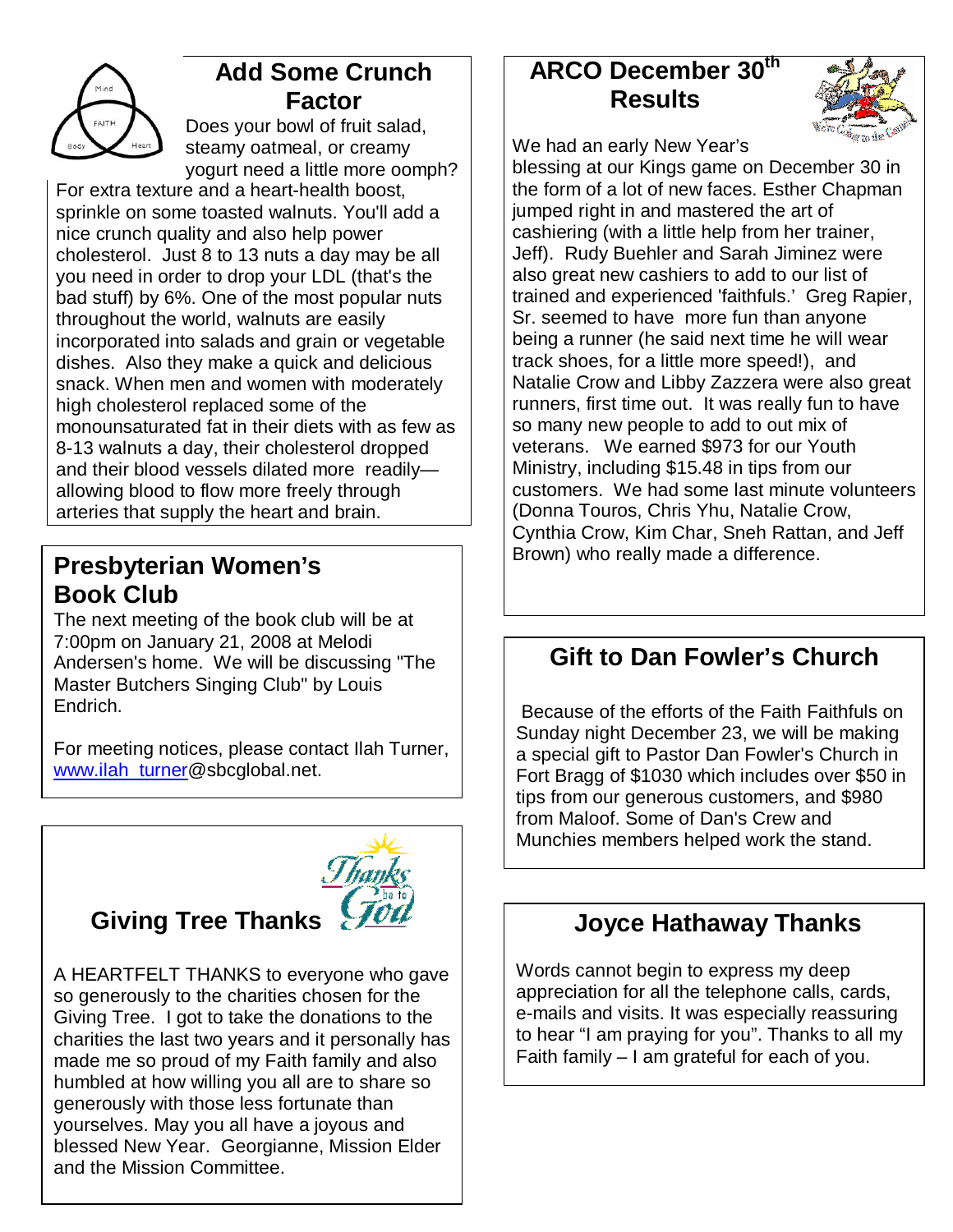

## **Some Sundays Do You Just Need Somebody to Pray With?**

As you know, it is a regular practice here at Faith to take time in worship on Sunday mornings and allow for individuals to share with the community particular concerns for prayer. (By the way, you may have noticed that we nearly always do this on the  $2^{nd}$  Sunday of the month and sometimes more often.) I have really come to appreciate this particular time of worship. It is a powerful thing when the concerns of one person, or of a small group of people, can be lifted up by the whole church to God in prayer. I know that for this reason, many of you also value this time.

I'm also aware, however, that during these times of open sharing of requests, there are many, many prayer concerns in the congregation which remain largely hidden beneath the surface. Perhaps some concerns are too personal in nature to share publicly. Or perhaps some of us, understandably, just don't feel comfortable speaking out in such a large group. Either way, I've often wished we might create more opportunities for those more private concerns to also be prayed for by others.

In light of that, beginning January  $6<sup>th</sup>$  we are going to be offering another opportunity for prayer. After each Sunday morning worship, one of our pastors, and a couple of our elders or deacons, will be stationed in the front of the sanctuary and available to pray with those who may want to bring specific prayer requests.

From now on, then, when you have a prayer concern (or joy!) you would like somebody to pray with you about, you are invited to come up to the front pew after the service has concluded. At that time, it would be an honor for one of us to listen to your request and then take a few moments to pray with you and for you. This will, of course, be done confidentially. We would also ask that all of us make an intentional effort to set aside this space up front after the service as sacred space. Mostly that probably means that we may need to wait to speak to a pastor or other church leader who is currently engaged in praying with someone.

All of us, from time to time, will bring burdens with us to worship  $-$  a crisis you are facing, the great loss you have experienced, difficulty in relationships, addictions you are battling, children you are worried about, struggles or doubts in your faith, sins you feel you need to confess, or even something from part of worship that impacted you personally in some way. When we face these things, the scriptures encourage us to seek out others with whom we can pray.

James 5:13-16 gets very specific. James writes, "Is any one of you in trouble? That person should pray. Is anyone happy? Let that person sing songs of praise. Is any of you sick? He should call the leaders of the church to pray over him …and the prayer offered in faith will make the sick person well; the Lord will raise him up. Therefore confess your sins to each other and pray for each other so that you may be healed. The prayer of a righteous person is powerful and effective." What a promise!

Some Sundays you may just need somebody to pray with. From now on, know that there will always be at least a few people (and many more in this community, indeed!) up front who are willing to do just that.

I look forward to worshipping and praying with you this Sunday! Grace & Peace, Jeff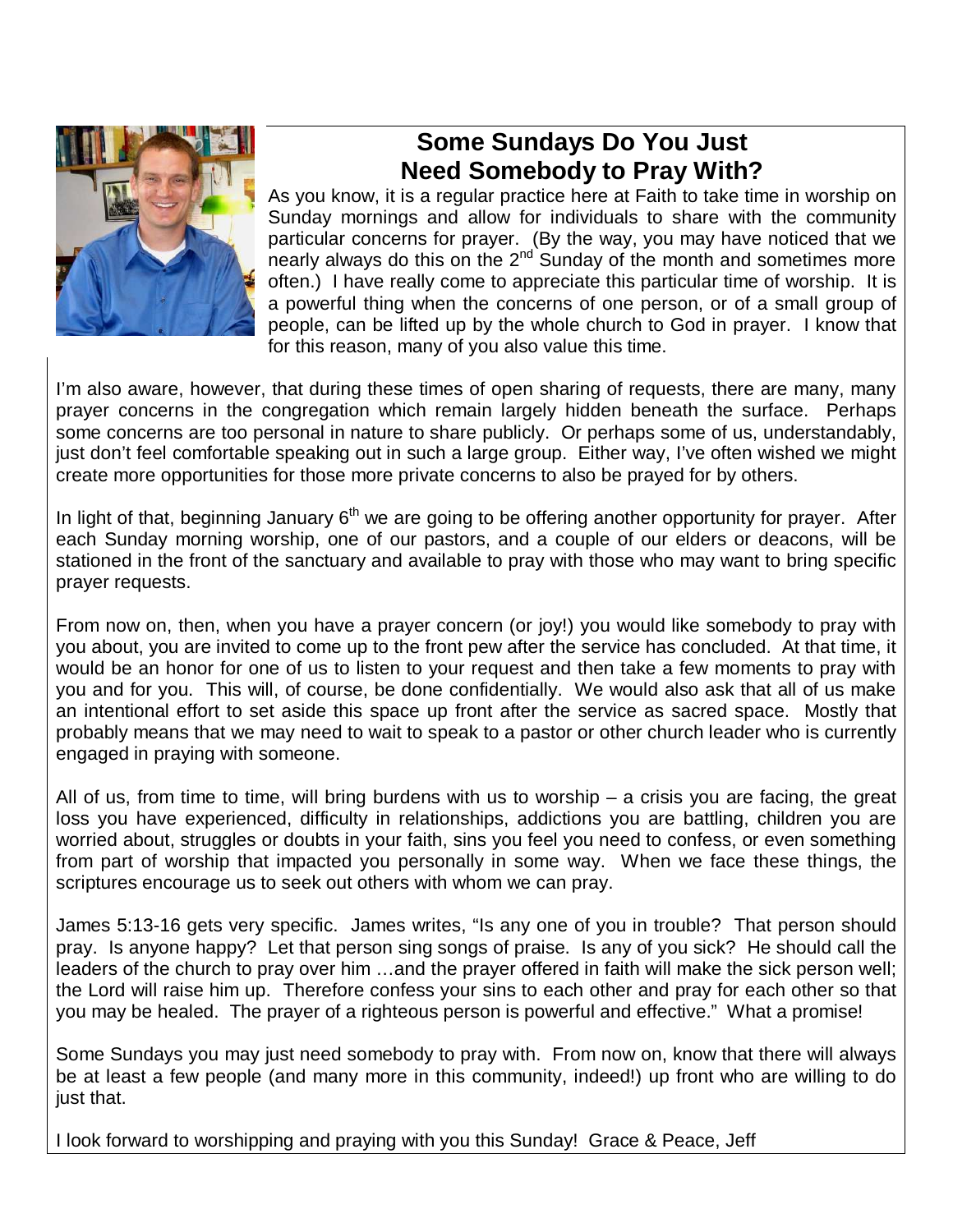## **"Writing the Sacred" A workshop to assist in writing your own psalms & sacred poetry**

Workshop Leader: Ray McGinnis, Author of "Writing the Sacred: A Psalm-inspired Path to Appreciating & Writing Sacred Poetry" Sunday, January 20, 2008 2-4 p.m. Parkview Presbyterian Church 727 T Street, Sacramento \$10 per person If you need more information or to make a reservation for this event, please contact Rev. Aart Van Beek at aartvanbeek@yahoo.com (916) 443-4464.

Parking is in the lot across 8th street from the church.

The Presbytery of Sacramento, Pastoral Support Ministry Group invites you to attend this workshop.

#### **How Can I Best Reach the Pastors and Staff at Faith?**

 Ever wondered what is the best way to reach the pastors and staff here at Faith, particularly since most of our staff is part time and not always in the office? Here are a couple tips which might help.

 If it's not a particularly pressing issue, it's best if you can set up an appointment with the staff person with whom you'd like to speak. You might catch us if you just drop by the church office, but more often than not<br>we will be tied up or out of the office. Therefore, you'll have better luck setting up an appointment if you e-mail or call us. And if you phone and we're out, leave us a voice-mail and we'll return your call when we we will be tied up or out of the office. Therefore, you'll have better luck setting up an appointment if you get in.

 It might help to also remember that Jim Zazzera, Patrick & Quinn Vaughn, Betsy Butler and Melinda Lewis, are all part time employees. This means that they are often not in the office and that it may take a day or<br>two for them to receive your e-mail or voice mail message. The voice mails of all staff members, by the way, indicate the days when they are typically out of the office and thus not picking up messages. are all part time employees. This means that they are often not in the office and that it may take a day or

 When it's an urgent matter, please contact Kristi Kampel, our office manager, in the church office at 428-3439. She will be glad to help you immediately track down the appropriate staff person, elder or deacon. If there is a pastoral emergency after office hours, please know that you can always try to reach any of the pastors at home. Our phone numbers are listed in the church directory or reference roster. (We can get you a copy of each at your request.)

IFFIRE THE COMPT WAT THE STREW THE THIGH THE TEACH ORDITIONS ON SPITTS TO THE COUNTROL (THE CITY)<br>On vacation, in meetings, preparing to teach or preach), we want to make sure that our staff, in general, is While we realize that there are times when individual staff members are going to be inaccessible (i.e. away always available to serve this congregation in the ways we are called, and privileged, to do so.



HEY COUGARS – Don't know if you are one or not??? Well, the cougar is the mascot for JFK High School and we are looking for a small group (4-6) of folks that would take the initiative to research what needs JFK might have that Faith could fulfill. Many of you have children that are students there and could offer valuable input. We

anticipate this group would meet for a short period of time and once the programs are in place the group's work would be finished. If you're interested in seeing what being a good neighbor could look like for JFK and Faith please sign up at the Time & Talent table on Sunday, January 27, 2008.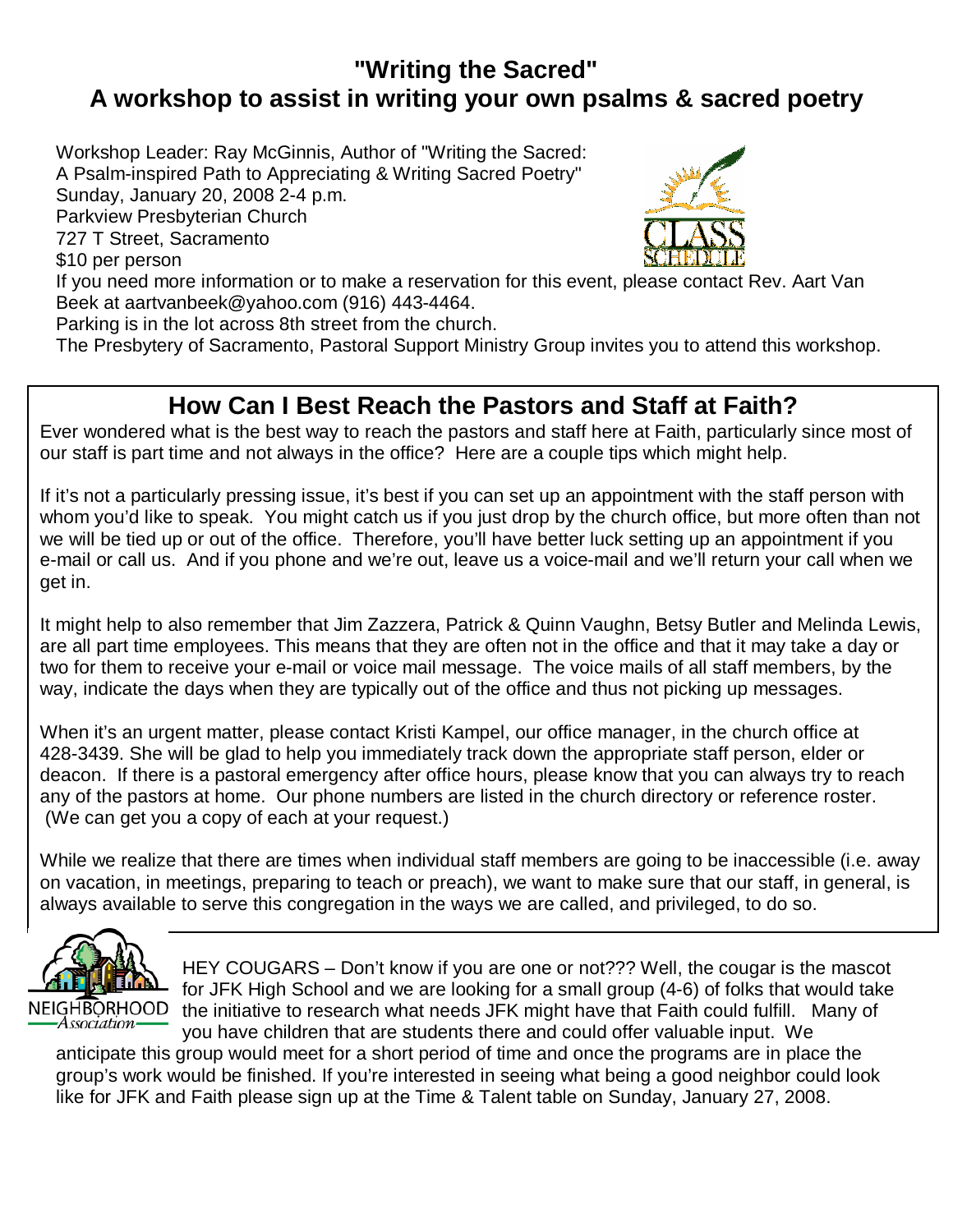

## **Do I Have to Pay Taxes in Church? Per Capita Explained**

Did you know that Faith Presbyterian Church is asked to pay \$18 per member every year to our denomination? Is this a church tax? Well, not quite.

The fee, known as Per Capita, is a voluntary payment which congregations can make to help support the larger church. As you may know, Faith is a part of a much larger body, the Presbyterian Church (USA). As a connectional church we believe it is God's desire for us to share in mission, community and worship with those beyond the walls of our own congregation. This certainly is to extend beyond Presbyterians, but our own denomination is a good place to start.

So where will the \$8000 or so go that Faith plans to send in Per Capita payments in 2008? A portion of it goes to support the General Assembly, the governing body of our denomination. There it helps to fund, among other things, General Assembly meetings, staff, ecumenical work, office space, and other administrative costs.

A much larger portion of Per Capita goes to our denominational mission budget where it helps fund congregational, national and worldwide missions. Funds sent by Faith can end up helping, for example, plant a new church in a growing area of Sacramento, assisting a local ministry reaching out to older adults in North Carolina, and aiding victims of a natural disaster in San Diego or Bangladesh. There are literally hundreds of ministries that receive support through these funds. How exciting it is to know that dollars we send can have such a far reaching impact in our world!

The Session of Faith is asking this year that members consider making the Per Capita payment above and beyond your annual pledge. If you choose to do so, it will help us use funds we have normally committed to Per Capita for the local ministry and mission of Faith. If you are able, we would ask that you use the designated envelope in the front of your pledge box to make this payment of \$18 per church member in your family (children of members and inactive members are not asked to pay Per Capita). If we all were able to make this small extra commitment, it would amount to an extra \$8000 to use for God's work here at Faith.

Whether or not you are able to make this extra payment this year, at least be encouraged that funds being sent from this congregation in this small corner of the world are having far-reaching effects for the Kingdom!

By the way, if you want to know more about Per Capita, feel free to visit the PCUSA web page at [www.pcusa.org or speak to one of our elders or pastors.](http://www.pcusa.org/)

#### **Free Piano!**

The Brophy family has a piano they would like to give away to anybody who is willing to come and pick it up. Interested? Please contact John Brophy at 444-0118.

#### **Do You Have Exercise Equipment to Sell?**

Jackie Rule (391- 6768) would like to buy or borrow a bike, tred mill, or other exercise equipment.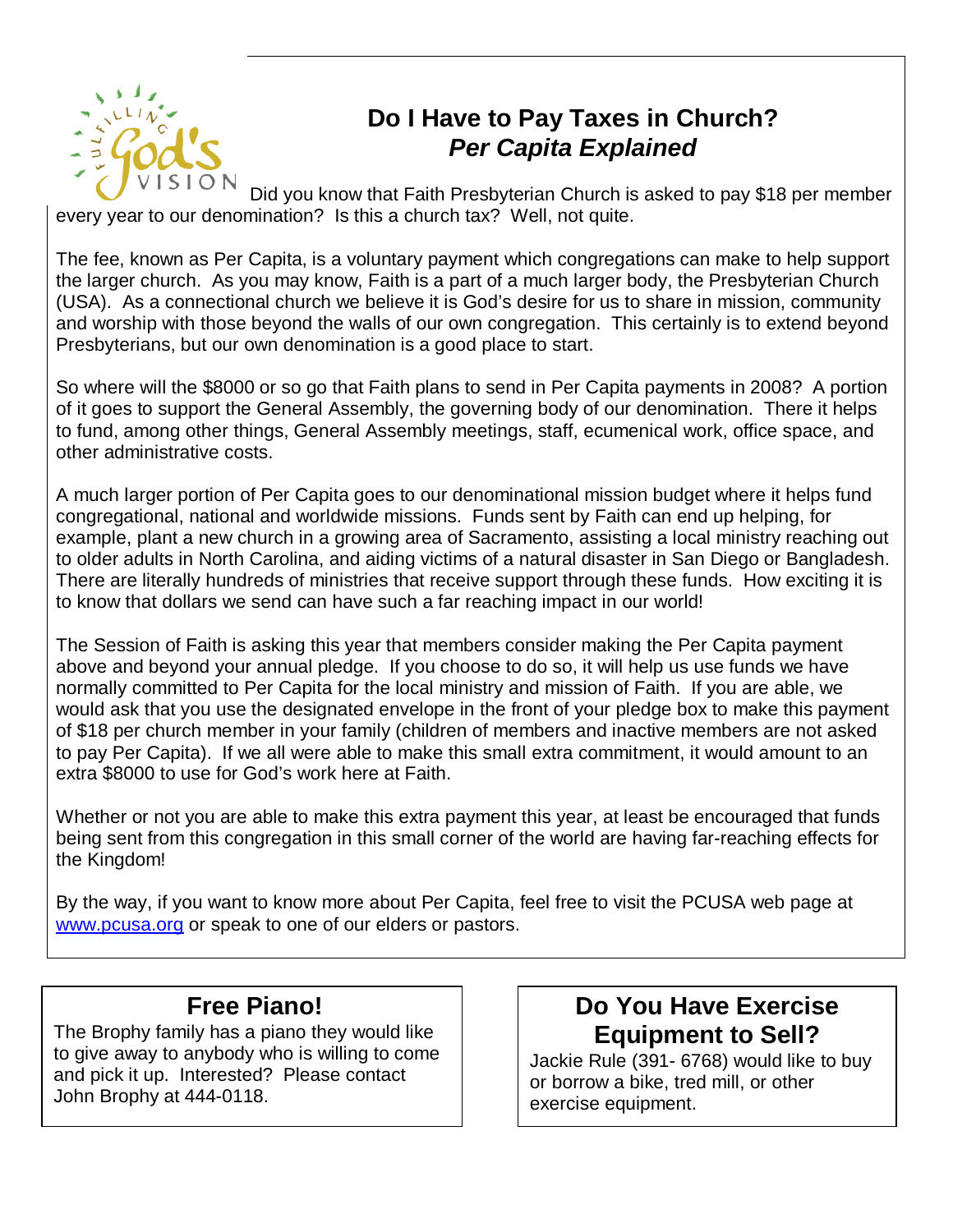## **Journey to Financial Freedom**

This coming February 2, Faith will sponsor the Journey to Financial Freedom national seminar which provides an opportunity for all of us to better understand God's biblical principles of money management and how they apply to our lives today. Among the topics discussed in this live siminar are:

- Foundational Biblical principles of managing resources, saving, debt and stting priorities.
- Societal pressures that result in decisions which prevent you from experiencing God's best for your life.
- God's nature and how He uses money in your life to lead you to financial freedom.
- Practical steps to establish a plan to properly manage resources.
- Three areas that cause the most problems for the American family and how to successfully manage each one.
- Practical steps to avoid or eliminate debt.
- A scripturally balanced approach to giving in all areas of your life.
- How to take the information learned and make it an ongoing part of your life.

Regardless of your age and income, this seminar presents a concise yet comprehensive view of money management based on God's Word. Equipped with widom from God's Word, you'll learn how to establish and maintain a plan to faithfully serve Jesus Christ with all of your resources.

**How to Register:** Registration forms will be available at church. Cost for the event is \$25 per family (couple or individual). Scholarships are available. Please contact the church office or Jeff May (530-753-5803) for more information.



#### How do people get moved to SERVE?

The congregation of Faith Presbyterian Church is no stranger to serving its community and the world. It's a mission, globally aware place. But it's also filled with busy people inundated with demands on them. So how could the call to servant hood be something more than one added demand?

A group at Faith started praying about this and, with inspiration from Menlo Park Presbyterian Church, we got a crazy idea: What if we cancelled our regular worship services, shut down all church programs

for a weekend, and invited everyone to worship God through service in the community?

"Compassion Weekend" was born! On **April 19 and 20, 2008**, Faith Church members and volunteers from all over the city will be participating in an awesome time of Christian Service to our community, where folks of all ages will join together in service activities that have been chosen by our congregation.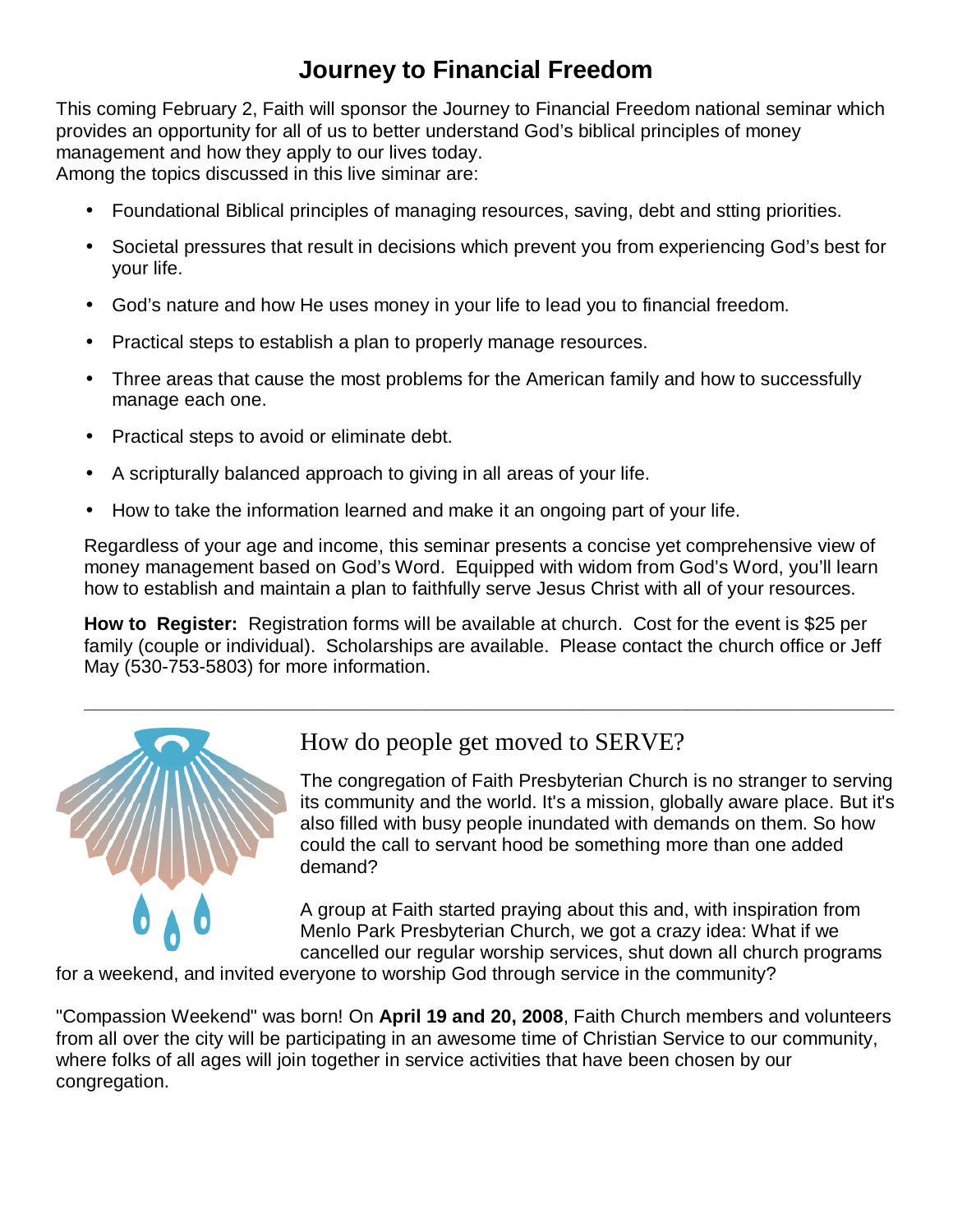In choosing our service projects, we followed these core principles:

- The service projects must address actual needs
- There must be ample opportunity for broad scale volunteer involvement
- Those doing the serving actively engage with those being served
- There must be activities for all age groups
- There must be opportunities for long-term support and involvement

On April 20 "don't go to church…be the church" is the message that Faith is trying to spread. While it's important to go into our building to worship, it's just as important to **be** the church, meaning out of the church building, serving the community. After all, James 1:27 states, "Religion that God our Father accepts as pure and faultless is this: to look after orphans and widows in their distress…"

Beginning next month in the *Prespby News*, we will highlight two of our service projects each issue so that you can learn more about Compassion Weekend and see in which areas you'd like to volunteer.

**Children's Ministry** 

**-----------------------------------------------------------------------------** 



#### **Mark your calendars now because Vacation Bible School is scheduled for July 7-11. Plan on joining us for a week of great fun!**

The other day I found this interesting paper on my desk from one of the children. It said reading God's word each day will help keep you on the right path. What great wisdom for all of us! Sometimes in the rush of life I fail to slow down for a few minutes to read the Bible or simply pray. Yet, when I read the Bible or pray there is a great sense of peace in my life and I don't feel so frazzled or overwhelmed. Thank you to this child for reminding me what really matters!

In Children's Worship we have been discussing the importance of praising God for all the blessings he has given us. At times, I imagine that we all struggle with praising God. We see the trees and the flowers, but do we really stop and appreciate their beauty? Did you know that there are between 115 – 125 different species of pine trees? What about the 100+ species of roses? Did you know there are 1,173 species of fish being threatened by extinction? Now this is not a test or a quiz, but my intention is for families to take time helping their children realize that the world is amazing. There are so many things to be thankful for.

In Sunday school, the children are learning about Jonah. This past week, they studied about Jonah deciding to go to Tarshish instead of Nineveh. Next week, they will hear the second half of the story and learn what happens to Jonah when he didn't listen to God. I encourage you to spend a few minutes with your child listening to him or her tell the story in their own words. For it is when a child tells a story in his own words that he remembers it best.

It is truly a blessing to have so many new and returning individuals that are committed to sharing God's word with the children. It takes a village to raise a child. It is with sincere appreciation that I think of the volunteers that staff our nursery, help with Sunday school and Children's Worship. The gift of their time today will bear much fruit in the children's lives.